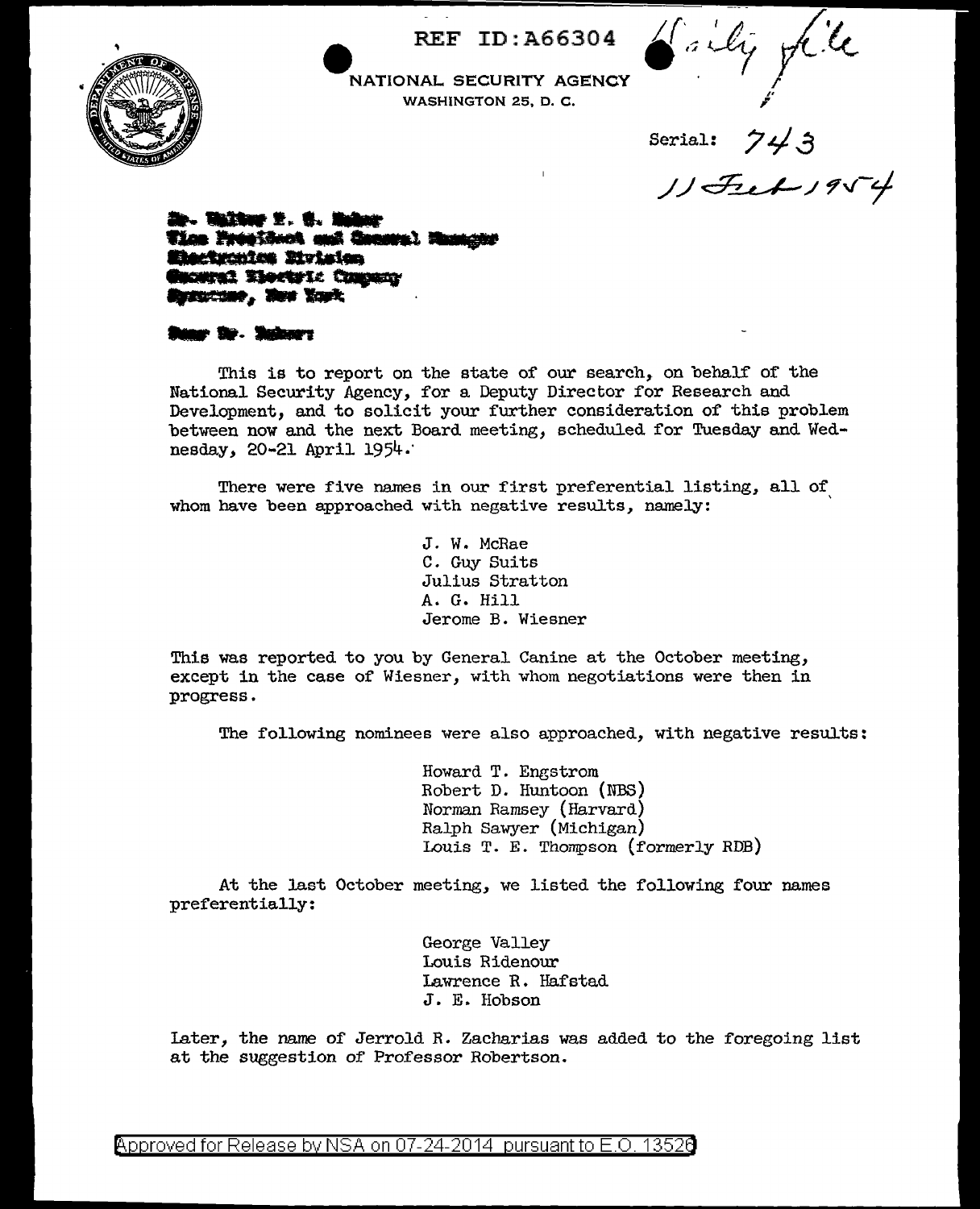REF ID: A66304

Serial:

It appears that Ridenour is unlikely to be interested. Since we were not successful in getting any one of the three M.I.T. men on our first list, it may prove desirable now to try for Valley or Zacharias, both also of  $M.I.T.,$  in the hope that the resistance there may be broken down in at least one case.

Although a Deputy may be obtained before our next meeting, there is no strong reason for conf'idence. I am therefore writing to urge your continued consideration of the problem, together with a suggestion that you aid in the search for other good prospects, so that *we* may adequately review the situation in April. The following additional suggestions have come from a number of sources (names preceded by an asterisk were in "Category II" on our first list):

| *Luis Alvarez<br>Wallace Brode (NBS)                | - George Krause (Stanford Research<br>Institute) |
|-----------------------------------------------------|--------------------------------------------------|
| Ralph Clark (CIA)                                   | George Metcalfe (to be a Vice Presi-             |
| Arthur Compton                                      | dent of G.E., highly recommended                 |
| (recently resigned as                               | to Prof. Robertson by Lloyd V. Berkner)          |
| Chancellor of Washington U.) Emanuel R. Piore (ONR) |                                                  |
| *Ivan A. Getting                                    | *Edward M. Purcell                               |
| George Haller                                       | Mina Rees. (formerly ONR)                        |
| (Dean, Penn. State)                                 | Raymond J. Seeger (Nat. Science                  |
| Leland Haworth (Brookhaven)                         | Foundation)                                      |
| Zay Jeffries (recently                              | Irven Travis (Burroughs)                         |
| retired from $G. E.$ )                              | Eric Walker (Penn. State)                        |
| Ralph Johnson (recently                             | Carroll Wilson (formerly AEC; now                |
| of Hughes Aircraft)                                 | with Climax Molybdenum)                          |

You may wish to inform yourselves regarding these possibilities and, as requested above, to supplement the list with other likely prospects. Careful advance consideration on the part of us all. should enable us to do a. thorough job of preparing another preferential list of candidates. In your deliberations, the following are among the desiderata to be kept in mind:

- (l) Experience in the particular fields of interest to NSA, or in closely related fields.
- (2) Success in administerine; research, preferably on a fairly large scale under conditions requiring a certain amount of drive.